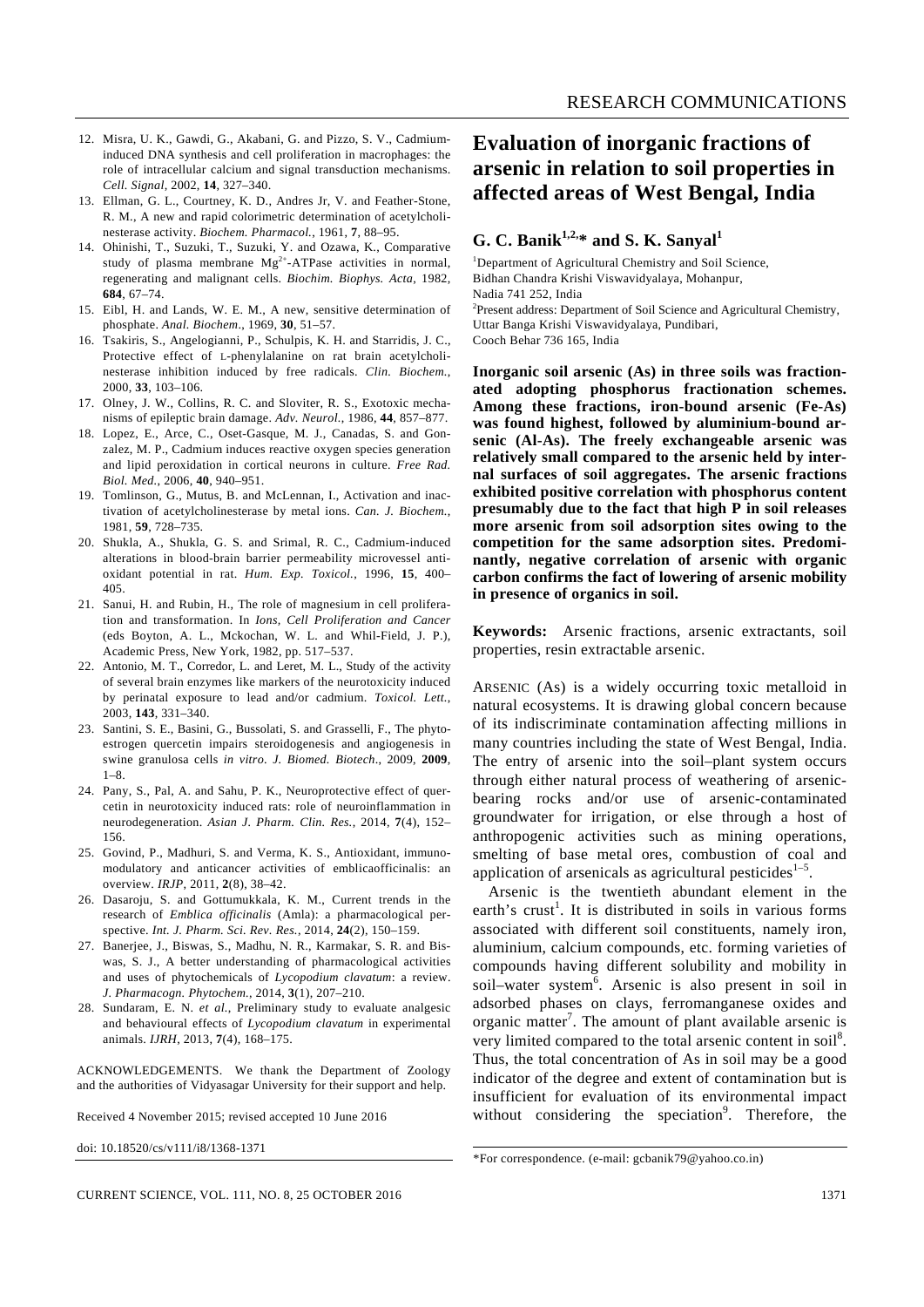fractionation of different forms of arsenic from soil using sequential extraction protocol was used to assess the abundance of the different forms in which arsenic is associated in order to estimate the distribution and bioavailability of arsenic.

 Arsenic fractionation which is indeed extraction of arsenic from different soil solid pools can be performed by using different reagents, having varying dissolution capacity, sequentially. Several attempts have been made to fractionate soil arsenic in various forms. Although there are a large number of sequential extraction procedures available for metal cations, there are very few studies on oxyanions such as those of As. Arsenic chemistry in soil closely parallels phosphorus chemistry, particularly in respect of its association with hydrated Fe/Aloxides<sup>10</sup>. Therefore, often the fractionation schemes in usage for soil phosphorus have been used to fractionate As from soil<sup>11</sup>. In the 1970s, researchers used the adaptation of the Chang and Jackson's<sup>12</sup> soil phosphorus fractionation procedure to explore arsenic chemistry in contaminated soils $^{13}$ . However, the applicability of sequential extraction schemes, designed for transitional metals, in fractionating soil arsenic has been questioned<sup>14</sup>. Some attempts were made to fractionate arsenic into different soil arsenic pools, namely water soluble arsenic, arsenic associated with Al compounds in soil, the so-called aluminium-bound arsenic, iron-bound arsenic and calcium-bound arsenic, by following the sequential extraction methodology as proposed by Johnston and Barnard<sup>13</sup> in selected arsenic-affected soils of West Bengal, India<sup>15</sup>. In recent years, the limitations of Chang and Jackson's procedure in regard to interpretational problems for soil phosphorus, and hence of soil arsenic has been pointed out. McLaren *et al.*<sup>14</sup> had recourse to an alternative phosphorus fractionation scheme to fractionate arsenic from soils contaminated with cattle dip sites. These authors noted that anion exchange membrane resin-extractable arsenic might provide a satisfactory index of potential arsenic bioavailability and mobility, and hence its toxicity. Furthermore, As in soil is predominantly associated with inorganic soil constituents. The organic forms of arsenic do not substantially contribute to the plant-available pool of As in soil.

 In such a background, the present study was undertaken to evaluate different inorganic fractions of As with respect to soil properties in the arable soils, receiving arsenic-contaminated groundwater from shallow and deep tube-wells for irrigation, by way of employing two fractionation schemes, proposed by Johnston and Barnard<sup>13</sup> and McLaren *et al.*<sup>14</sup>. The extractability of arsenic by different individual extractants was also ascertained.

 Surface (0–0.15 m) soil samples were collected from the areas, namely Nonaghata Uttarpara, Mollabelia (Haringhata Block, District-Nadia, West Bengal, India) and Kalyani (Sub-Division, District-Nadia, West Bengal, India) after a preliminary survey of the arsenic contamination in irrigation water. The first two sites were located within the arsenic-affected zone, whereas the last mentioned site was located within relatively less arseniccontaminated zone. The first site was a shallow tube-well (STW) (100–120 feet) dominated highly arseniccontaminated zone, whereas the second one was a deep tube-well (DTW) (>400 feet) command area with relatively lower As contamination. The soil samples were airdried at room temperature to constant weight. The coarse litter and plant roots were carefully removed. The soil samples were then crushed carefully by hand and passed through a 2-mm sieve. These samples were stored into properly marked acid-washed container for further experiments. The important physico-chemical properties of the soils were determined following the standard methodologies<sup>16,17</sup>. The available pool of soil arsenic was extracted using Olsen extractant  $(0.5 M \text{ NaHCO}_3, pH 8.5)$ . For estimation of total arsenic, the soil samples were digested on a sand bath with tri-acid mixture  $(HNO_3)$ :  $H<sub>2</sub>SO<sub>4</sub>$ :  $HClO<sub>4</sub>$ :: 10 : 1 : 4, by volume). The arsenic content in both the soil digest and the soil extracts was measured employing the atomic absorption spectrophotometer coupled with a hydride generator (AAS-HG) unit (Model: GBC 932B and HG 3000; GBC Scientific Equipment, Australia). For QA/QC (quality assurance/quality control) programme for analysis of arsenate in AAS-HG, standard reference material (170303 Arsenate ICP standard traceable to SRM from NIST  $H_3AsO_4$  (1000 mg/l) in  $HNO_3$  2– 3% As CertiPUR®; Merck, Germany) was used.

 To fractionate the inorganic arsenic, by following the method of Johnston and Barnard<sup>13</sup>, a 5 g portion of each soil sample was treated sequentially with 100 ml of 1 N NH<sub>4</sub>Cl,  $0.5 N$  NH<sub>4</sub>F,  $0.1 N$  NaOH and  $0.5 N$  H<sub>2</sub>SO<sub>4</sub>, along with intervening washings at most of the stages with saturated NaCl. After addition of each extractant to the soil, contained in a conical flask, the soil-extractant mixture was shaken on a reciprocating shaker. The actual sequence of extractions, washings and shaking times are given in Table 1.

 Following shaking, each sample was immediately centrifuged for 10 min at 2000 rpm and the supernatant decanted into another conical flask; the remaining solid

|  | Table 1. Actual sequence of extractions, time of washing and shaking |  |  |  |  |
|--|----------------------------------------------------------------------|--|--|--|--|
|--|----------------------------------------------------------------------|--|--|--|--|

| Extractant                             | Volume/ml | Time shaken/h |
|----------------------------------------|-----------|---------------|
| $1$ NH <sub>4</sub> Cl                 | 100       | 0.5           |
| $0.5$ N NH ${}_4$ F                    | 100       | 1.0           |
| Saturated NaCl                         | 25        | 0.25          |
| Saturated NaCl                         | 25        | 0.25          |
| $0.1$ NaOH                             | 100       | 18.0          |
| Saturated NaCl                         | 25        | 0.25          |
| Saturated NaCl                         | 25        | 0.25          |
| $0.5$ N H <sub>2</sub> SO <sub>4</sub> | 100       | 1.0           |
| Saturated NaCl                         | 25        | 0.25          |
| Saturated NaCl                         | 25        | 0.25          |
| $0.5$ N NH <sub>4</sub> F              | 100       | 1.0           |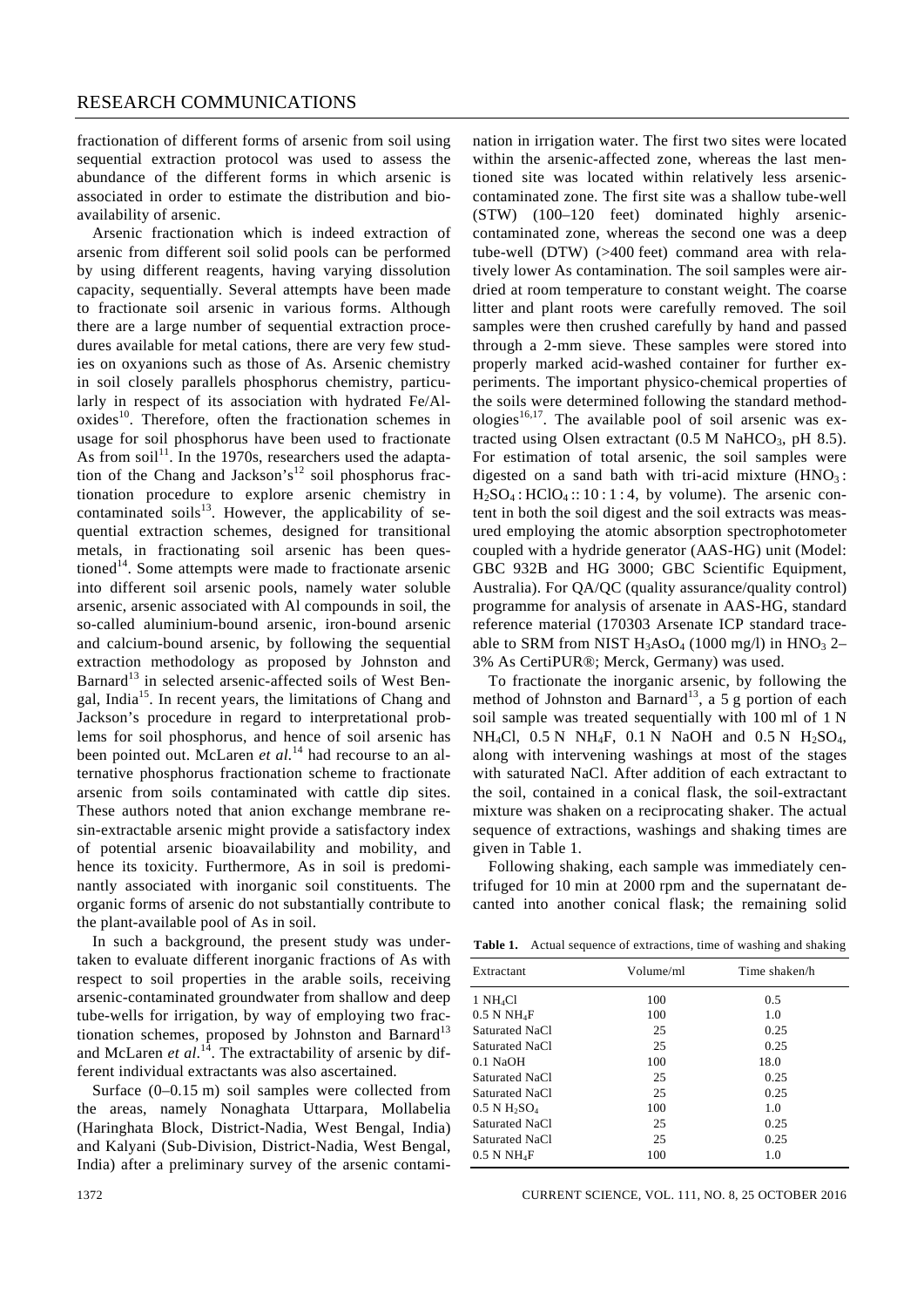|                                                | Soil samples      |                   |                   |  |  |  |
|------------------------------------------------|-------------------|-------------------|-------------------|--|--|--|
|                                                | Mollabelia        | Nonaghata         | Kalyani           |  |  |  |
| Soil taxonomy                                  | Typic haplustepts | Typic haplustepts | Typic haplustepts |  |  |  |
| Sand $(\%)$                                    | 16.2              | 14.2              | 18.4              |  |  |  |
| $Silt(\%)$                                     | 45.1              | 53.2              | 44.4              |  |  |  |
| Clay $(\%)$                                    | 38.7              | 32.6              | 37.2              |  |  |  |
| Texture                                        | Silty clay loam   | Silty clay loam   | Silty clay loam   |  |  |  |
| pH(1:2.5)                                      | 6.12              | 6.85              | 7.12              |  |  |  |
| EC $(1:2.5)$ (dS m <sup>-1</sup> )             | 0.28              | 0.36              | 0.27              |  |  |  |
| Organic C $(g \text{ kg}^{-1})$                | 6.94              | 3.25              | 3.62              |  |  |  |
| Specific surface area $(m^2 g^{-1})$           | 112               | 121               | 90                |  |  |  |
| Amorphous Fe (%)                               | 0.26              | 0.25              | 0.22              |  |  |  |
| CEC [cmol $(p^+)$ kg <sup>-1</sup> ]           | 22.6              | 23.4              | 20.2              |  |  |  |
| Exch. Na [cmol $(p^+)$ kg <sup>-1</sup> ]      | 0.21              | 0.14              | 0.11              |  |  |  |
| Exch. K [cmol $(p^+)$ kg <sup>-1</sup> ]       | 0.26              | 0.45              | 0.23              |  |  |  |
| Exch. Ca + Mg [cmol $(p^+)$ kg <sup>-1</sup> ] | 7.90              | 7.65              | 13.2              |  |  |  |
| Total arsenic (mg $kg^{-1}$ )                  | 7.22              | 14.7              | 2.69              |  |  |  |
| Olsen extractable As $(mg kg^{-1})$            | 1.98              | 3.85              | 0.39              |  |  |  |
| Olsen extractable P (mg $kg^{-1}$ )            | 48.9              | 56.2              | 52.6              |  |  |  |

**Table 2.** Physicochemical properties of the experimental soils

residue was then treated with the next extractant or washing.

 In another fractionation method, proposed by McLaren *et al*. 14 to fractionate the inorganic arsenic, a 2 g portion of each soil sample was taken in a polypropylene centrifuge tube in a suspension with 30 ml of deionized water. Five gram of anion exchange resin was taken in a dialysis paper bag, which was immersed in the suspension. The latter was shaken for 24 h, and then centrifuged, followed by filtration. The anion exchange resin, with its adsorbed (exchanged) arsenic load, was extracted with 30 ml of 0.1 M HCl. The soil residue was re-suspended in 30 ml of NaHCO<sub>3</sub> (0.5 M, pH 8.5) and shaken for 16 h. The supernatant was collected and kept for analysis. The residual soil was again re-suspended in 30 ml of 0.1 M NaOH and shaken for 16 h with the simultaneous collection of the supernatant for analysis. After such extraction with NaOH, the soil residue was sonicated by using an ultrasonic probe (Branson sonifier operated at 20 kHz) for 3 min in 0.1 M NaOH solution. The system was centrifuged and the supernatant solution was filtered through Whatman No. 42 filter paper. Once again, the soil residue was treated with 30 ml of 0.1 M HCl solution and shaken for 16 h. The supernatant solution was collected and the residual soil was finally digested with the tri-acid mixture of  $HNO<sub>3</sub>$ ,  $HClO<sub>4</sub>$  and  $H<sub>2</sub>SO<sub>4</sub>$  in the ratio of 10:1:4 by volume. The supernatant and the centrifuged solution from each corresponding step were collected separately and the arsenic content of each such solution was measured by using the atomic absorption spectrophotometer, coupled with the hydride generator.

Nine extractants (0.5 M NH<sub>4</sub>F, pH 8.2; 0.5 M NaHCO<sub>3</sub>, pH 8.5; 0.5 M (NH<sub>4</sub>)<sub>2</sub>CO<sub>3</sub>, pH 8.9; 0.5 M Na<sub>2</sub>CO<sub>3</sub>, pH 11.7; 0.1 N NaOH, pH 13.0; 0.5 N HCl + 0.025 N H<sub>2</sub>SO<sub>4</sub>, pH 1.2; 0.5 M HCl, pH 0.7; 0.5 M  $KH_2PO_4$ , pH 4.5 and  $0.5$  N H<sub>2</sub>SO<sub>4</sub>, pH 0.9) were used for extraction of arsenic from the given soils. Each soil solution  $(1:20)$  mixture was shaken for a period of 2 h and then filtered through a Whatman No. 42 filter paper. Arsenic in the extract was determined by  $AAS$  employing arsine generation<sup>13</sup>.

 The physico-chemical properties of three surface soils (Table 2) indicated that the soil reaction (pH) was slightly acidic to neutral, whereas the organic carbon content varied from 3.25 to 6.94 g  $kg^{-1}$ . The cation exchange capacity of these soils ranged from 20.2 to 23.4 cmol  $(p^+)$  kg<sup>-1</sup> and the clay content varied from 32.6% to 38.7%. As regards the exchangeable cationic composition, the exchangeable sodium content was higher in Mollabelia than Nonaghata and Kalyani soils, whereas potassium content was higher in Nonaghata, followed by Mollabelia and Kalyani soils. The total arsenic content was highest in Nonaghata soil  $(14.7 \text{ mg kg}^{-1})$ , followed by Mollabelia  $(7.22 \text{ mg kg}^{-1})$  and Kalyani  $(2.69 \text{ mg kg}^{-1})$  soils. This also reflects itself in the Olsen extractable arsenic, i.e. highest in Nonaghata and lowest in Kalyani. The Olsen extractable arsenic loading in these soils was positively correlated with the soil attributes, namely EC  $(r = 0.930)$ , CEC  $(r = 0.940)$ , amorphous Fe content  $(r = 0.687)$  and Olsen extractable  $P(r = 0.533)$ , whereas negatively correlated with organic carbon  $(r = -0.137)$ . The total arsenic content was also positively correlated with amorphous Fe content ( $r = 0.616$ ) and Olsen extractable P ( $r = 0.610$ ). The arsenic in soil is predominantly contributed by the ironcontaining minerals in the parent material (e.g. pyritic)<sup>4</sup>. Relatively lower iron content in Kalyani soil as well as much lower arsenic concentration in the groundwater (less than  $0.04 \text{ mg l}^{-1}$ ) may have led to less arsenic loading in this soil. The arsenic loading in groundwater of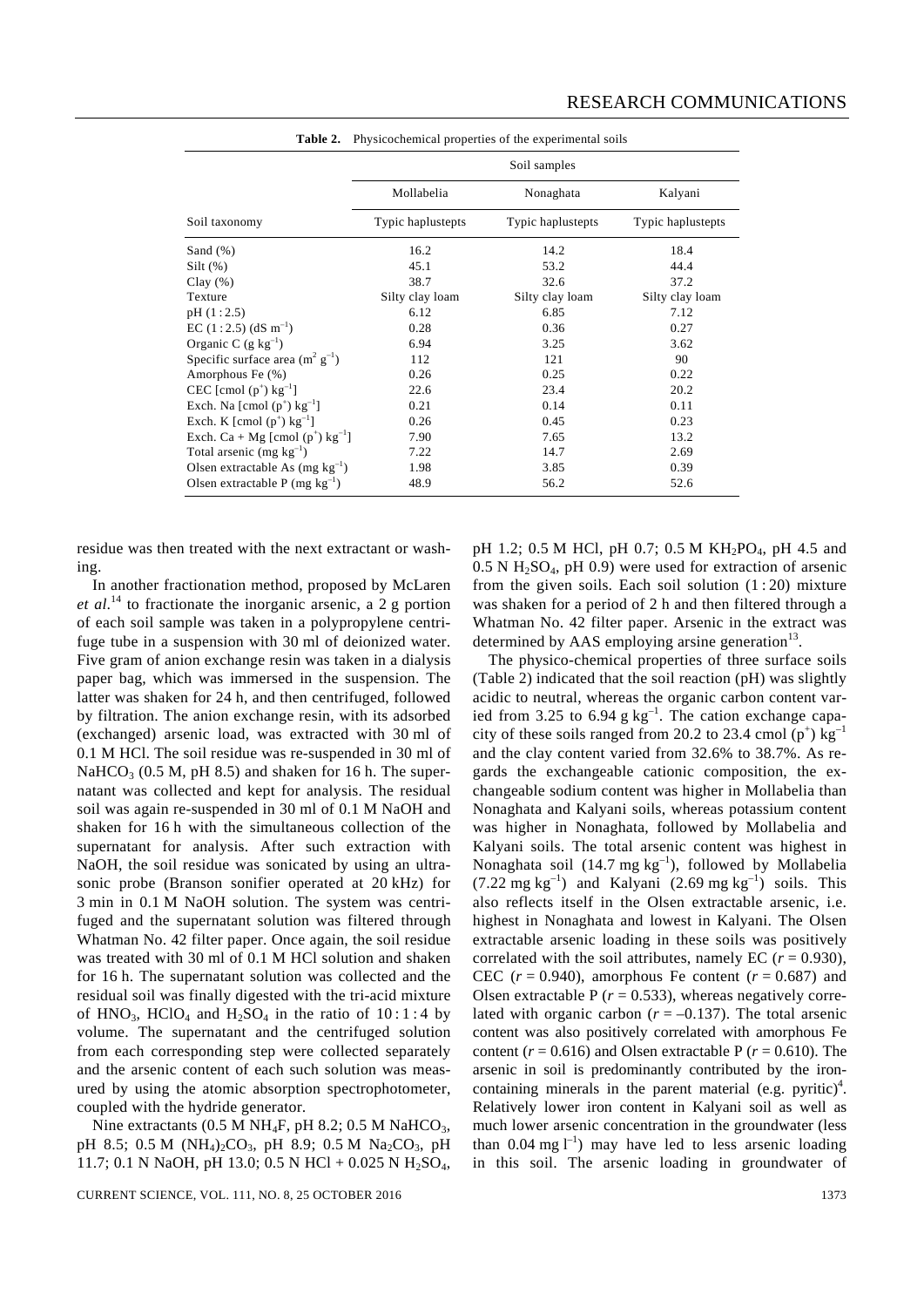#### RESEARCH COMMUNICATIONS

|                                                       |                | Time<br>shaken (h) | Soil samples |              |             |
|-------------------------------------------------------|----------------|--------------------|--------------|--------------|-------------|
| Extractants                                           | Volume<br>(ml) |                    | Mollabelia   | Nonaghata    | Kalyani     |
| Arsenic extracted (mg $kg^{-1}$ )                     |                |                    |              |              |             |
| 1 N NH <sub>4</sub> Cl                                | 100            | 0.50               | 0.36         | 0.49         | 0.09        |
| $0.5$ N NH <sub>4</sub> F                             | 100            | 1.00               | 1.28         | 3.41         | 0.23        |
| Saturated NaCl                                        | 25             | 0.25               |              |              |             |
| Saturated NaCl                                        | 25             | 0.25               | 0.08         | 0.08         | 0.01        |
| 0.1 N NaOH                                            | 100            | 18.0               | 2.46         | 4.64         | 0.94        |
| Saturated NaCl                                        | 25             | 0.25               |              |              |             |
| Saturated NaCl                                        | 25             | 0.25               | 0.10         | 0.09         | 0.008       |
| $0.5$ N H <sub>2</sub> SO <sub>4</sub>                | 100            | 1.00               | 1.24         | 1.28         | 0.31        |
| Saturated NaCl                                        | 25             | 0.25               |              |              |             |
| Saturated NaCl                                        | 25             | 0.25               | 0.08         | 0.08         | 0.003       |
| $0.5$ N NH <sub>4</sub> F                             | 100            | 1.00               | 0.62         | 0.92         | 0.18        |
| Solvent extractable arsenic fractions (mg $kg^{-1}$ ) |                |                    |              |              |             |
| $NH4Cl$ extractable As (Ws-As)                        |                |                    | 0.36(5.79)   | 0.49(4.46)   | 0.09(5.06)  |
| $NH_4F$ extractable As (Al-As)                        |                |                    | 1.98(30.84)  | 4.41 (40.13) | 0.42(23.60) |
| NaOH extractable As (Fe-As)                           |                |                    | 2.56(41.15)  | 4.73 (43.04) | 0.95(53.37) |
| $H_2SO_4$ extractable As (Ca-As)                      |                |                    | 1.32(21.22)  | 1.36(12.37)  | 0.32(17.98) |
| Sum of soil arsenic fractions                         |                |                    | 6.22         | 10.99        | 1.78        |

**Table 3.** Sequential extraction of arsenic by extractants to identify inorganic arsenic fractions in the experimental soils<sup>13</sup>

\*Numbers in parentheses denote the percentage loading of each arsenic fraction in the present soils.

**Table 4.** Simple linear correlation coefficient (*r*) between different arsenic fractions and some soil properties

|                        |           |          |           |          |                            | Soil arsenic fractions                                   |                                                   |                                           |                              |                |
|------------------------|-----------|----------|-----------|----------|----------------------------|----------------------------------------------------------|---------------------------------------------------|-------------------------------------------|------------------------------|----------------|
| Properties<br>of soils | $Ws-As$   | $AI-As$  | Fe-As     | $Ca-As$  | Resin<br>extractable<br>As | 0.5 <sub>M</sub><br>NaHCO <sub>3</sub><br>extractable As | 0.1 <sub>M</sub><br><b>NaOH</b><br>extractable As | Sonicated<br>0.1 M NaOH<br>extractable As | 1 M HCl<br>extractable<br>As | Residual<br>As |
| Olsen-As               | 0.970     | $0.997*$ | $0.999**$ | 0.859    | 0.947                      | 0.956                                                    | $0.999**$                                         | $0.992*$                                  | 0.974                        | 0.946          |
| Clay                   | $-0.572$  | $-0.804$ | $-0.779$  | $-0.314$ | $-0.924$                   | $-0.913$                                                 | $-0.776$                                          | $-0.671$                                  | $-0.882$                     | $-0.926$       |
| pН                     | $-0.447$  | $-0.138$ | $-0.177$  | $-0.684$ | 0.106                      | 0.079                                                    | $-0.182$                                          | $-0.331$                                  | 0.007                        | 0.112          |
| Organic C              | 0.108     | $-0.215$ | $-0.176$  | 0.388    | $-0.445$                   | $-0.421$                                                 | $-0.171$                                          | $-0.018$                                  | $-0.354$                     | $-0.450$       |
| Amorphous Fe           | 0.844     | 0.628    | 0.659     | 0.962    | 0.421                      | 0.445                                                    | 0.662                                             | 0.769                                     | 0.508                        | 0.415          |
| <b>CEC</b>             | $0.997*$  | 0.919    | 0.934     | 0.978    | 0.731                      | 0.749                                                    | 0.895                                             | 0.952                                     | 0.795                        | 0.727          |
| Exch. $Ca + Mg$        | $-0.960$  | $-0.820$ | $-0.842$  |          | $-0.999**-0.656$           | $-0.678$                                                 | $-0.844$                                          | $-0.917$                                  | $-0.728$                     | $-0.652$       |
| Olsen extractable P    | 0.311     | 0.598    | 0.565     | 0.026    | 0.774                      | 0.757                                                    | 0.561                                             | 0.423                                     | 0.708                        | 0.778          |
| Specific surface       | $0.999**$ | 0.935    | 0.948     | 0.968    | 0.821                      | 0.836                                                    | 0.949                                             | $0.986*$                                  | 0.873                        | 0.817          |

\*Significant at 5% and \*\*Significant at 1% probability level.

Nonaghata and Mollabelia was much higher, namely 0.18 to 0.75 and 0.12 to 0.21 mg  $l^{-1}$  respectively. Furthermore, the varying specific surface area and hence the corresponding adsorption capacity was also observed in these soils, being the highest in Nonaghata and the lowest in Kalyani, which directly correlates with the total and Olsen-extractable arsenic in these experimental soils.

 Table 3 summarizes the findings obtained from the sequential extraction of soil arsenic pools from the given three soils, treated sequentially with the extractants (as per the scheme developed by Johnston and Barnard<sup>13</sup>) in the order listed. In the lower part of the table, the data have been appropriately summed up (extractants and washings) to identify the arsenic fractions in the given soils that were conventionally interpreted as being water

soluble (Ws-As) and those associated with Al (Al-As), Fe (Fe-As) and Ca (Ca-As) compounds in soil.

 The NH4Cl extractable arsenic, i.e. water soluble arsenic (Ws-As) was observed to be lowest and the highest was iron-bound arsenic (Fe-As), followed by Al-As fraction in all the three soils (Table 3). The Ca-As fraction was generally smaller compared to the Fe-As or Al-As fractions. The sum of the soil arsenic fractions was the highest in Nonaghata soil, followed by that in Mollabelia and Kalyani soils, in this order. This agrees with the order of groundwater loading of arsenic in these locations as stated earlier.

 All the arsenic fractions had a good correlation with the Olsen-extractable arsenic in soil (Table 4). There was also a good correlation between amorphous iron content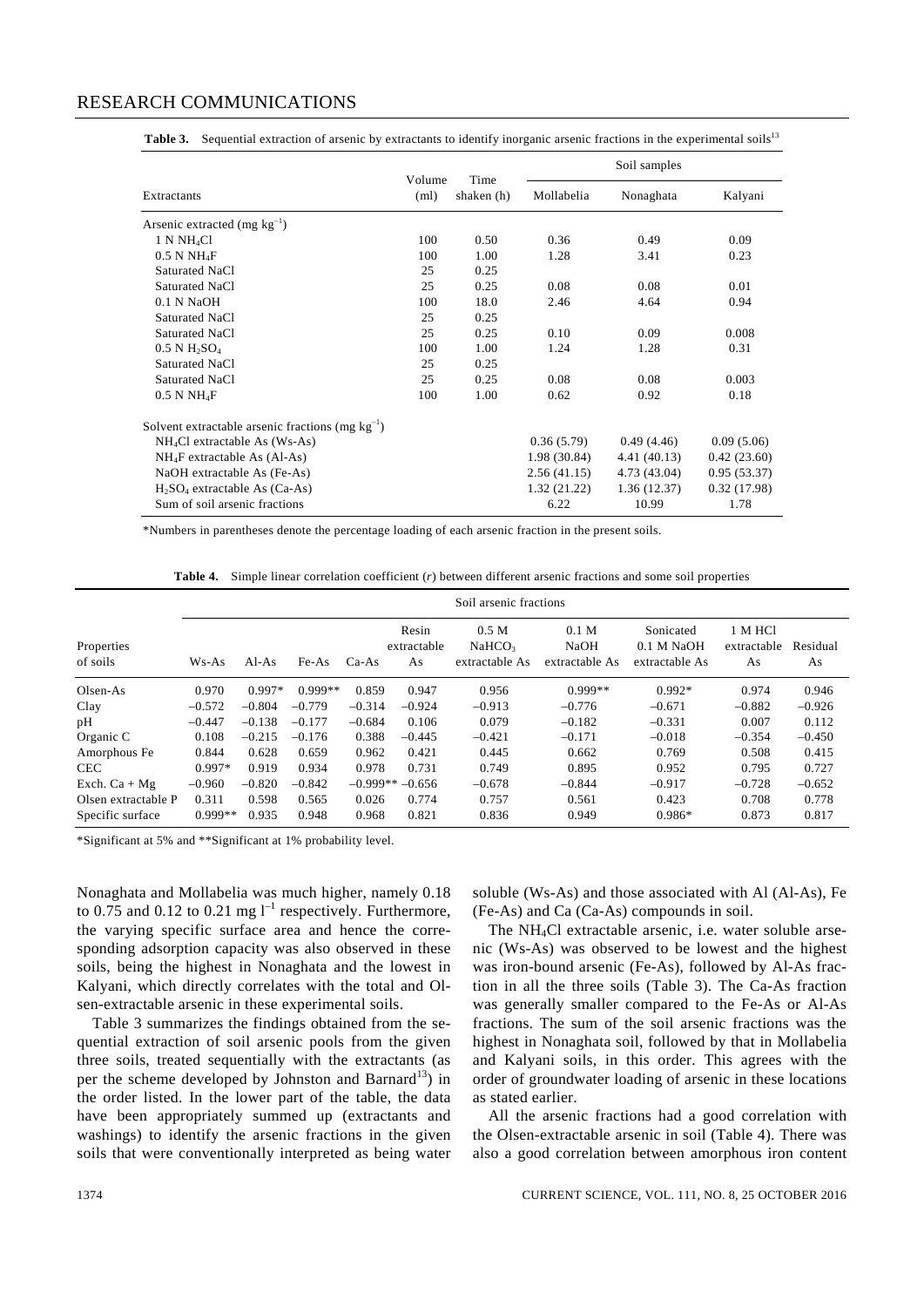|  |  |  |  | Table 5. Sequential extraction of arsenic (mg $kg^{-1}$ ) by extractants to identify different arsenic fractions in soils under study <sup>14</sup> |
|--|--|--|--|-----------------------------------------------------------------------------------------------------------------------------------------------------|
|--|--|--|--|-----------------------------------------------------------------------------------------------------------------------------------------------------|

|                                                                                        |            | Soil samples |            |
|----------------------------------------------------------------------------------------|------------|--------------|------------|
| Extractants                                                                            | Mollabelia | Nonaghata    | Kalyani    |
| Arsenic extracted (mg $kg^{-1}$ )                                                      |            |              |            |
| Resin extractable arsenic                                                              | 1.35       | 3.45         | 0.94       |
| $0.5$ M NaHCO <sub>3</sub> (pH 8.5) extractable arsenic                                | 1.02       | 2.98         | 0.56       |
| 0.1 M NaOH extractable arsenic                                                         | 1.32       | 2.46         | 0.46       |
| Sonicated 0.1 M NaOH extractable arsenic                                               | 2.56       | 4.12         | 0.55       |
| 1 M HCl extractable arsenic                                                            | 1.2        | 3.06         | 0.55       |
| Residual arsenic                                                                       | 0.84       | 2.76         | 0.48       |
| Solvent – extractable arsenic (mg $kg^{-1}$ ) fractions from experimental soils        |            |              |            |
| Soil arsenic fractions                                                                 | Mollabelia | Nonaghata    | Kalyani    |
| Freely exchangeable arsenic                                                            | 1.35(16.3) | 3.45(18.3)   | 0.94(26.6) |
| Non-exchangeable but readily available/labile As associated with soil mineral surfaces | 1.02(12.3) | 2.98(15.8)   | 0.56(15.8) |
| Arsenic held by strongly chemisorbed Fe and Al components                              | 1.32(15.9) | 2.46(13.1)   | 0.46(13.0) |
| Arsenic held by internal surfaces of soil aggregates                                   | 2.56(30.9) | 4.12(21.9)   | 0.55(15.5) |
| Calcium associated arsenic                                                             | 1.2(14.5)  | 3.06(16.3)   | 0.55(15.5) |
| Residual recalcitrant arsenic                                                          | 0.84(10.1) | 2.76(14.7)   | 0.48(13.6) |
| Sum of soil arsenic – fractions                                                        | 8.29       | 18.83        | 3.54       |

\*Numbers in parentheses denote the percentage loading of each arsenic fraction in the present soils.

and the iron-bound arsenic in these soils  $(r = 0.659)$  as shown in Table 4. The soil in this zone originated from the alluvium sediments rich in iron-containing minerals. Such relatively larger iron content would facilitate the accumulation of arsenic in the soil forming Fe-As compound. Thus, the soil may act as effective sink for arsenic. The relatively higher kaolinite clay content in Nonaghata soil<sup>5</sup> may have also facilitated chemisorptions of As with iron and aluminium on clay surfaces, resulting in relatively higher arsenic loading in this soil<sup>5</sup>. The clay fraction of the Kalyani soil was predominantly montmorillonitic-illitic<sup>5</sup> in nature which is not known to possess high arsenic retention capacity. Further, the given trends of the arsenic content in the experimental soils is in agreement with the observations reported earlier that arsenic in the affected belt of the Bengal-delta basin is generally associated with iron-bearing minerals $4.5$ .

 Table 5 records data from the fractionation scheme (according to McLaren *et al.*<sup>14</sup>) which dealt with the soil colloidal surfaces and subsequently their capacity to hold arsenic in their matrices. The resin extractable arsenic form varied from 0.94 mg  $kg^{-1}$  in Kalyani soil to 3.45 mg  $kg^{-1}$  in Nonaghata soil, in agreement with the earlier observation that Nonaghata soil was from a highly arsenic-contaminated zone (Table 2). The amount of resin extractable arsenic, which is assumed to be freely exchangeable arsenic, accounts from 16.3% to 26.6% of total arsenic in these soils. Resin-extractable arsenic may be considered as an indicator of potential bio-availability and/or mobility of contaminant arsenic in soil<sup>14</sup>. This was confirmed by the relatively high correlation  $(r = 0.947)$ between the resin extractable arsenic and Olsen extractable arsenic in the present contaminated zone (Table 4). This is negatively correlated with the soil organic carbon  $(r =$ –0.445) (Table 4). The latter may cause a higher degree of

complexation of arsenic leading to its lower extractability. The freely exchangeable arsenic was positively correlated with the Olsen extractable P content of the soils  $(r = 0.774)$ , presumably because high P releases more arsenic from the soil absorption sites due to the stronger competition offered by phosphate (compared to arsenate) for the same adsorption sites in soil<sup>4</sup>. The 0.5 M NaHCO<sub>3</sub> (pH 8.5) extractable arsenic content varied from 0.56 to 2.98 mg As kg–1, whereas 0.1 M NaOH extractable arsenic varied from 0.46 to 2.46 mg As  $kg^{-1}$  (Table 5). Further, the extractability was improved in all the three soils when treated with sonicated 0.1 M NaOH. This probably was due to dispersion and dissolution of arsenic bound by the internal surface of soil aggregates. The extractable arsenic by the extractant 1 M HCl varied from 0.55 to 3.06 mg As  $kg^{-1}$ . The dissolution of Ca and Mg-bound arsenic in these soils by hydrochloric acid might have resulted in slight increase in arsenic extractability as compared to the amount of arsenic extracted by  $0.5$  M NaHCO<sub>3</sub>.

 Regarding different fractions of arsenic, the resin extractable form corresponds to the freely exchangeable form of arsenic. The sodium bicarbonate extractable arsenic represents the non-exchangeable but readily available arsenic, i.e. labile arsenic associated with soil mineral surfaces. Arsenic held by internal surface of soil aggregates, extracted by the sonicated 0.1 M NaOH, was found to be higher (varying from 0.55 to 4.12 mg As  $kg^{-1}$ ) which may be attributed to the high clay content of these soils (Table 2).

 Table 4 shows the simple linear correlation coefficient (*r*) values of such arsenic fractions and the important physicochemical properties of the given soils. The Olsen extractable arsenic and P, as well as CEC were positively correlated with all the forms of soil arsenic. In all the cases, clay content of soil was found to be generally highly negative in correlation with soil arsenic fractions,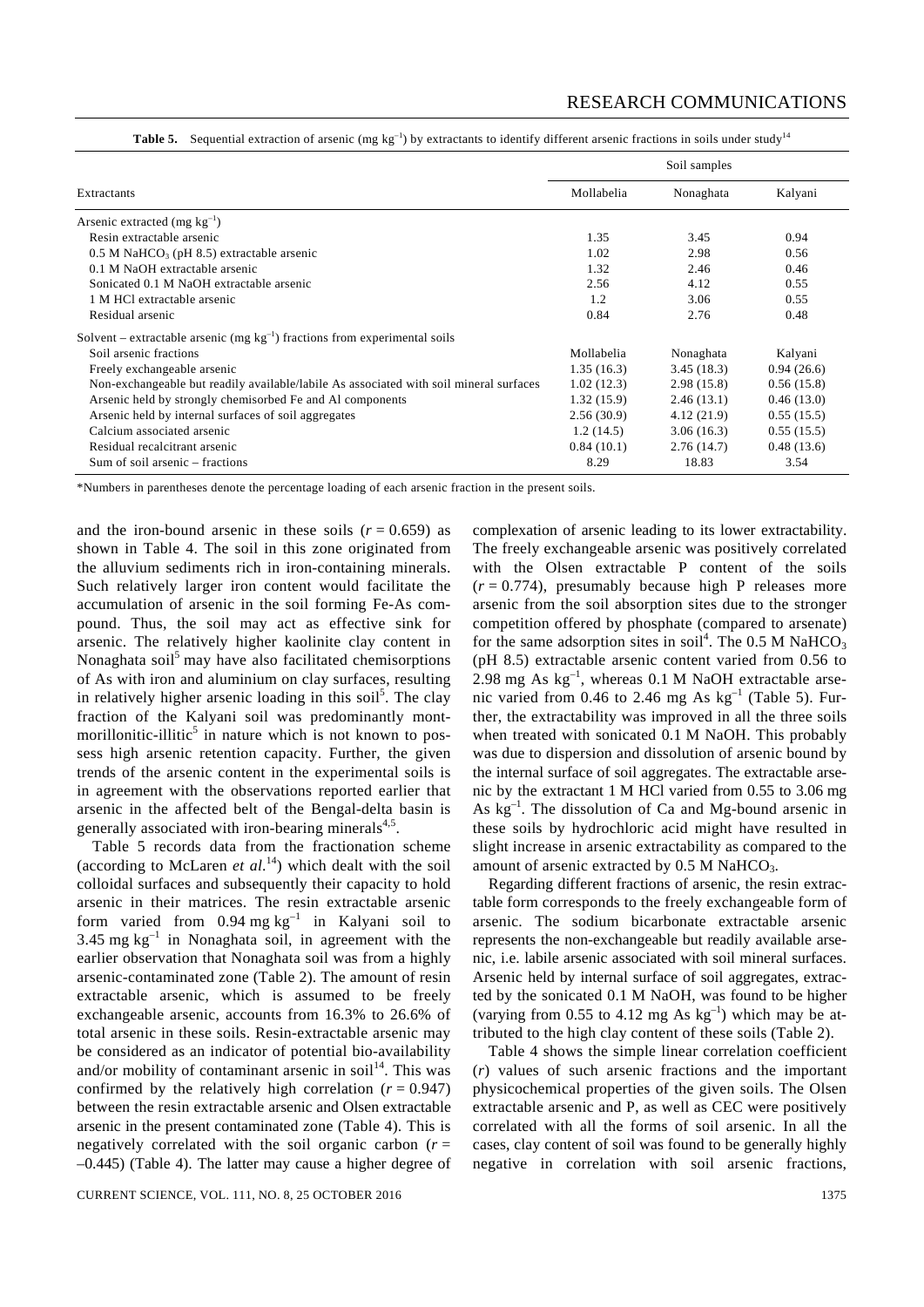|                                                               | Soil samples |           |         |  |  |  |
|---------------------------------------------------------------|--------------|-----------|---------|--|--|--|
| Extractants                                                   | Mollabelia   | Nonaghata | Kalyani |  |  |  |
| Arsenic extracted (mg $kg^{-1}$ )                             |              |           |         |  |  |  |
| $0.5 M NH_4F$ (pH 8.2)                                        | 1.12         | 2.22      | 0.42    |  |  |  |
| $0.5 M$ NaHCO <sub>3</sub> (pH 8.5)                           | 1.92         | 3.16      | 0.37    |  |  |  |
| $0.5 M (NH4)2CO3 (pH 8.9)$                                    | 2.10         | 3.85      | 0.40    |  |  |  |
| $0.5 M Na2CO3$ (pH 11.7)                                      | 2.45         | 4.22      | 0.64    |  |  |  |
| 0.1 N NaOH (pH 13.0)                                          | 2.16         | 3.92      | 0.73    |  |  |  |
| $0.5$ N HCl + 0.025 N H <sub>2</sub> SO <sub>4</sub> (pH 1.2) | 1.98         | 3.69      | 0.47    |  |  |  |
| $0.5$ M HCl (pH $0.7$ )                                       | 3.22         | 7.68      | 0.98    |  |  |  |
| 0.5 M $KH_2PO_4$ (pH 4.5)                                     | 5.32         | 9.53      | 2.21    |  |  |  |
| $0.5$ N H <sub>2</sub> SO <sub>4</sub> (pH 0.9)               | 6.56         | 10.32     | 2.41    |  |  |  |

**Table 6.** Individual solvent extraction of arsenic (mg  $kg^{-1}$ ) from the experimental soils

illustrating the fact that soil clay can assist the soil to act as an effective sink for arsenic, thereby reducing its mobility and phyto-availability in the soil. The arsenic held by strongly chemisorbed Fe and Al components had positive correlation with amorphous iron content of the soils. The positive correlation of Olsen-extractable P with arsenic fractions was observed, and may be due to release of arsenic by P in soil resulting from competition for same sorption sites by these two chemically analogous anions<sup>4</sup>. The specific surface area of the soils had positive correlation with all the arsenic fractions. The significant positive relation  $(r = 0.986*)$  between specific surface area and sonicated 0.1 M NaOH extractable arsenic confirms the higher accumulation of arsenic on the clay surface. Organic carbon content of the soils showed the negative relationship with almost all forms of soil arsenic, thereby confirming that formation of possible organo-arsenic complexes in soil leading to the lowering of the arsenic extractability. The exchangeable Ca and Mg content of the soils showed negative correlation with all the fractions of arsenic extracted by both the methods applied.

 Nine extractants were used for arsenic extraction from the given soil samples. The effectiveness (in general) of the individual extractants to extract arsenic from the given soils followed the order:

 $0.5 M$  NH<sub>4</sub>F < 0.5 M NaHCO<sub>3</sub> < 0.5 N HCl + 0.025 N  $H_2SO_4 < 0.5 M$  (NH<sub>4</sub>)<sub>2</sub> CO<sub>3</sub> < 0.1 N NaOH < 0.5 M  $Na_2CO_3 < 0.5$  M HCl  $< 0.5$  M KH<sub>2</sub>PO<sub>4</sub>  $< 0.5$  N H<sub>2</sub>SO<sub>4</sub>.

Thus,  $0.5$  N H<sub>2</sub>SO<sub>4</sub> (pH 0.9) seemed to be the best extractant for soil arsenic in the given soils (Table 6). This may possibly be attributed to the dissolution of soil minerals, chiefly iron and aluminium sesquioxides (besides the amorphous Fe and Al fractions), at this low pH, thereby releasing large amounts of arsenic held by these components. Besides the acidic extractants used, ammonium fluoride  $(0.5 M NH_4F$ , pH 8.2) appeared to be another useful extractant, possibly by virtue of its dissolving the Fe- and Al-bound arsenic fractions in soil which are relatively dominant fractions in the arsenic-affected alluvial soils of the Bengal delta basin, in agreement with the present observations. The extracting ability of 0.5 M  $NaHCO<sub>3</sub>$  was rather low compared to that of most other extractants used. The NaHCO<sub>3</sub>-extractable arsenic indicates the non-exchangeable but readily labile arsenic, associated with soil mineral surfaces. If such association is strong, then the corresponding extract would be rather poor in arsenic. The efficiency of 0.1 N NaOH (pH 13.0) for extraction of arsenic was more than that of the other basic extractants except  $Na<sub>2</sub>CO<sub>3</sub>$ . arsenic one would expect, NaOH-extractable arsenic is held in soil strongly by chemisorption by Fe and Al components of soil surfaces. In the present study, OH<sup>-</sup> ions appeared to dissolve readily the Fe-As, and slowly the Al-As fractions. Further, the  $0.05$  N HCl +  $0.025$  N H<sub>2</sub>SO<sub>4</sub> (pH 1.2) solution extracted less arsenic from the soils than did the other acidic extractants such as  $0.5 M K H_2PO_4$  (pH 4.5) and  $0.5 N$  $H<sub>2</sub>SO<sub>4</sub>$  (pH 0.9). This is in agreement with earlier observations<sup>13</sup>. Thus, the given acidic extractants, and to some extent, the alkaline extractants used proved efficient in extracting the soil arsenic fractions.

 The present study reveals the association of the fractions of arsenic with different soil constituents. The following trend was observed for different fractions of soil arsenic: NH<sub>4</sub>Cl extractable arsenic  $(Ws-As) < H_2SO_4$ extractable arsenic (Ca-As) < NH4F extractable arsenic (Al-As) < NaOH extractable arsenic (Fe-As) from a fractionation scheme<sup>13</sup>. Another fractionation study<sup>14</sup> was also followed to examine the relative preponderance of arsenic held in different portions of clay moieties. The findings revealed that resin extractable or freely exchangeable arsenic was very small compared to the arsenic held by the internal surfaces of soil aggregates or the strongly chemisorbed arsenic held by Fe and Al components. The negative and positive correlation of arsenic fractions with soil organics and clay respectively, supports the function of soil as an effective sink of arsenic. Phosphorus has some role in the release of arsenic in the soil available pool. The acids were more efficient in extracting arsenic from soil than the basic extractants.

<sup>1.</sup> Mandal, B. K. and Suzuki, K. T., Arsenic round the world: a review. *Talanta*, 2002, **58**, 201–235.

<sup>2.</sup> Sanyal, S. K. and Dhillon, K. S., Arsenic and selenium dynamics in water–soil–plant system: a threat to environmental quality.